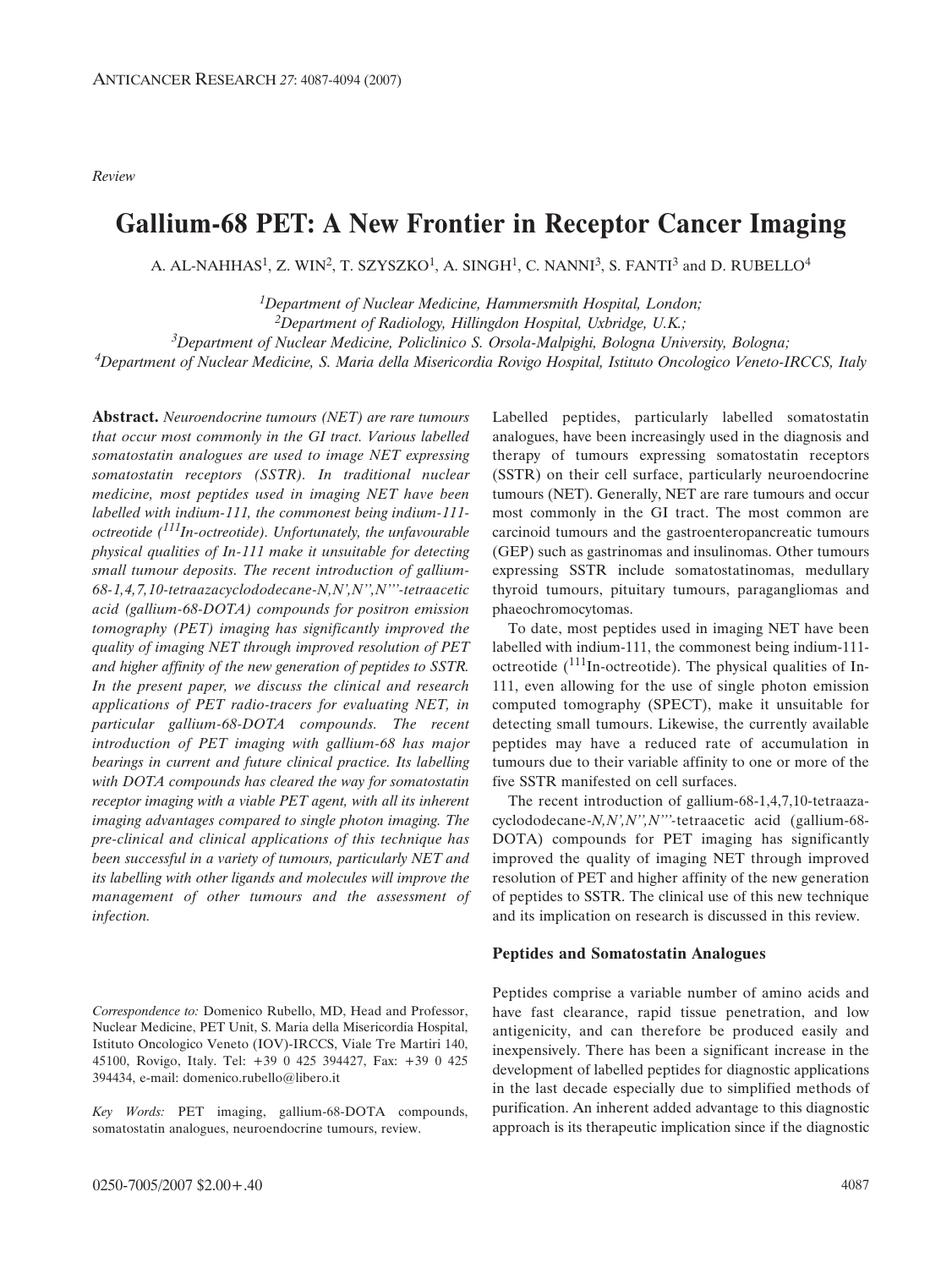scan is positive, the peptides can be labelled with therapeutic radionuclides (yttrium-90, lutetium-177) to perform peptide receptor radionuclide therapy (PRRT). This therapy is suitable for patients with widespread disease that is not amenable to surgery, or focused radiation therapy or is refractory to chemotherapy, and is particularly useful for symptom control (1).

Most efforts at labelling peptides have been targeted at somatostatin and its receptors. Somatostatin is a regulatory peptide, widely distributed in the human body, whose action is mediated by membrane-bound receptors, SSTR, that are present in normal human tissues, such as the thyroid, brain, GIT, pancreas, spleen and kidney (2). They are also abundant in a variety of human tumours, particularly neuroendocrine tumours (3). Non-tumoral lesions, such as granulomas, can also express them. Somatostatin inhibits hormone secretion of various glands and so can be used in the treatment of diseases caused by overproduction of hormones. Somatostatin itself has a short half-life and is rapidly degraded by enzymes; hence analogues have been developed to mimic its effects which are resistant to enzyme degradation.

There are 5 somatostatin receptor subtypes but only subtypes 2 (SSTR2, which can be further divided into SSTR2A and SSTR2B), 5 (SSTR5) and to a lesser extent 3 (SSTR3) have a high affinity for commercially available synthetic analogues and even these differ in their affinity for the various analogues. Although the tissue distribution of the receptor's mRNA has been extensively examined, much less is known about the cellular distribution of the individual receptor proteins. All SSTR receptors are linked to guanine nucleotide binding proteins (G proteins) and lead to inhibition of adenylyl cyclase following hormone binding (4).

*111In-DTPA-octreotide and 90Y-octreotide.* The most commonly used somatostatin analogue is indium-111-DTPAoctreotide. It has a high affinity for SSTR2 and lower affinity for SSTR5 and SSTR3 (5). The labelled peptide undergoes receptor mediated internalisation with degradation of the peptide to 111In-DTPA-D-Phe in lysosomes (6) that cannot escape and so is retained in the cell (7).

Cold (non-radioactive) octreotide is used clinically in the treatment of NET disorders and can reduce the production of hormones such as 5-hydroxytyrosine from carcinoid and gastrin from gastrinoma, and by doing so improves the quality of life of patients (8). However, at high doses, it can produce unpleasant side-effects, such as stomach cramps and diarrhoea (9). When labelled with In-111, it shows a higher sensitivity for carcinoid tumours than Iodine-123 metaiodobenzyl guanidine  $(^{123}I-MIBG)$ . It also produces less hepatic uptake (10) and is now regarded as the standard method of imaging NET (11).

Normal tracer uptake is seen in the thyroid, spleen, liver, kidneys and pituitary as well as bowel and bladder, and has a predominantly renal clearance. False positives have been reported in somatostatin receptor-positive lesions that are not related to NET, such as in breast tissue, granulomas, CVA, accessory spleens and the gallbladder (12). It is very sensitive (80-100%) in the detection of carcinoid tumour where imaging can show all somatostatin receptor-positive disease. This has been successfully used in the preparation of patients for PRRT with Y-90 octreotide. It remains of value in endocrine pancreatic tumours with a sensitivity of 60-90% for gastrinomas, when only 50% are visualised on cross-sectional imaging. However, its sensitivity for detection of insulinoma is limited. Lamberts and colleagues investigated *in vivo* and *in vitro* detection of functional somatostatin receptors in human endocrine pancreatic tumours, and demonstrated a sensitivity of 61% for the detection of *in vivo* insulinomas with octreotide in 14/23 patients. The relatively low sensitivity observed was attributed to the existence of hSSTR subclass within the insulinomas, which did not demonstrate affinity to octreotide (13). In another study, Schillaci *et al.* reported a higher sensitivity of 87.5% using octreotide and SPECT in 14 patients, however, these results could be rendered biased since the patient group included in this study had biochemically proven insulinoma prior to imaging (14). <sup>111I</sup>n-octreotide is also used in the detection of pituitary tumours where virtually all growth hormone producing adenomas have somatostatin receptors, but SSTR are also present on other pituitary tumour cells such as lymphoma, hence octreotide imaging here is of limited use.  $^{111}$ Inoctreotide is less sensitive in the detection of phaeochromocytomas, paragangliomas and medullary thyroid tumours. Kwekkenboom *et al.* determined a sensitivity of 65% for detecting primary and metastatic lesions in medullary thyroid carcinoma (MTC) using  $\frac{111}{\text{In}}$ octreotide in 11 out of 17 patients. In the same study, they concluded that octreotide was not sensitive in detecting liver metastases or intrathyroidal tumors, as it correlated with the *in vitro* presence of somatostatin receptors. In addition, the immunohistochemical presence of somatostatin in the tumor did not influence the outcome of *in vivo* somatostatin receptor imaging (15). Adams and colleagues compared receptor imaging of MTC with indium-pentetreotide to histopathological findings and demonstrated 29% sensitivity in 5/18 patients (16). Furthermore, Baudin *et al.* compared conventional imaging with octreotide imaging, and reported a similarly low sensitivity of 37% for the detection of MTC in 9/24 patients (17). In the latter case, interpretation must be taken with care as normal thyroid tissues (as well as other thyroid malignancies) can also show uptake of  $^{111}$ Inoctreotide. A number of tumours, unrelated to NET, can also demonstrate SSTR on their cell surface and hence be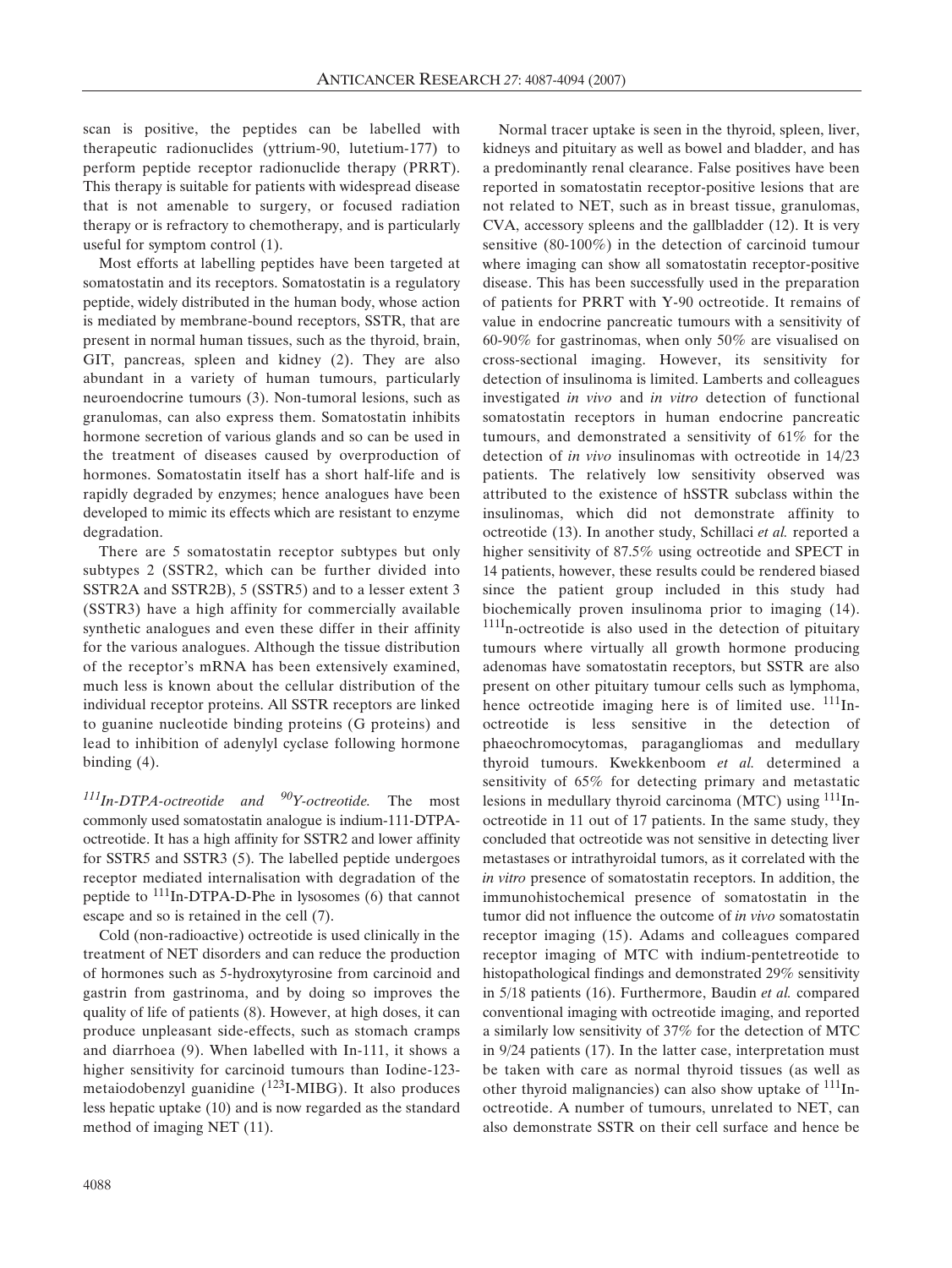detected by  $111$ In-octreotide, including small cell lung cancers, trabecular skin (Merkel cell) tumours, and 75% of primary breast cancers (1, 2, 10). Uptake has also been reported in lymphoma, melanoma, neuroblastoma, and welldifferentiated astrocytomas (12).

### **DOTA Compounds**

Labelling peptides moved a step forward with the introduction of 1,4,7,10-tetraazacyclodecane-1,4,7,10 tetraacetic acid (DOTA), a universal chelator capable of forming stable complexes with radiotracers of the metal group such as  $^{111}$ In,  $^{67}$ Ga,  $^{68}$ Ga,  $^{64}$ Cu,  $^{90}$ Y and  $^{177}$ Lu (18). Newer analogues such as DOTA-Tyr3 octreotide (DOTATOC) have better uptake than  $111$ In-octreotide. The phenylalanine residue at position 3 is replaced by tyrosine, making the compound more hydrophilic and increasing the affinity for SSTR2, leading to higher uptake in SSTR2 positive tumours (19).

Other peptides linked to DOTA include DOTAoctreotate, which has a very high affinity for SSTR2 (5), and DOTA-lanreotide with high affinity for SSTR5. The newest addition to these compounds is DOTA-1-NaI-octreotide (DOTANOC), which has shown a high affinity for SSTR2, SSTR3 and SSTR5 (20). These products have high radiochemical purity and show rapid renal clearance but high accumulation in tumours with a striking superiority over standard peptides (20).

#### **The Introduction of Gallium-68**

The chemistry and radiopharmacy of germanium-68/gallium-68 generator  $(^{68}Ge^{68}Ga)$  has been under investigation and thoroughly documented since the late 1970s (21, 22), most recently in the last few years by Maecke (23, 24). However, in regards to the development of clinically significant Ga-68 PET imaging, no real progress had been made since then until the 21st Century with the introduction of the PET imaging agent <sup>68</sup>Ga-DOTATOC.

The first published relevant breakthrough clinical work using 68Ga-DOTATOC PET imaging came in 2001 by Henze *et al.* (25) who described <sup>68</sup>Ga-DOTATOC PET imaging in patients with meningiomas. It was thought that since meningiomas expressed a high degree of SSTR2, PET imaging with 68Ga-DOTATOC might help to differentiate them from neurofibromas and metastases. They imaged three patients with <sup>68</sup>Ga-DOTATOC PET, who had a total of eight meningiomas between them. They acquired dynamic PET images of the brain demonstrating rapid tracer uptake in these tumours. Quantitative analysis showed the standard uptake value (SUV) increasing immediately after injection, reaching a plateau 60-120 min after injection (mean SUV, 10.6). There was no tracer uptake in adjacent healthy brain tissue, and even the smallest lesions (7-8 mm) showed high tracer uptake with very high tumour-to-background ratio. Furthermore, fused images with CT and MRI showed good edge correlation. Henze *et al.* (26) followed up this work and went on to further characterise meningiomas with dynamic 68Ga-DOTATOC PET to evaluate kinetic parameters prior to radiotherapy. They performed dynamic PET studies in 21 patients with a total of 28 lesions. They demonstrated significant differences (*p<*0.05; *t-*test) between meningiomas and reference tissue (nasal mucosa) in the mean SUV (10.5 *vs.* 1.3), and in the kinetic parameters such as vascular fraction (vB), the rate constants  $k2$ ,  $k3$ ,  $k4$  (l/min) and receptor binding  $(k1 - k1/k2)$ . These factors resulted in very high tumour-to-background ratios, allowing clear visualisation of the lesions particularly at the skull base. Furthermore, they found that this type of kinetic modelling allowed them to offer a more comprehensive assessment of tumour biology, which may be used to assess the somatostatin receptor status of meningiomas after radiotherapy.

Following on from the above landmark work, the next major published work was by Hofmann *et al.* (27), who described the application of <sup>68</sup>Ga-DOTATOC PET in NET. They compared  $^{111}$ In-octreotide scintigraphy with  $^{68}$ Ga-DOTATOC PET in eight patients with histologically proven carcinoid tumors. They studied a total of 40 lesions that were identified either by computed tomography and/or magnetic resonance imaging. In total, 68Ga-DOTATOC PET identified  $100\%$  of these lesions, whereas  $^{111}$ In-octreotide planar and SPECT imaging identified only 85%. Furthermore, quantitative analysis of the lesions showed that 68Ga-DOTATOC PET imaging resulted in higher tumour to non-tumour contrast with low kidney accumulation.

Kowalski et al. (28) compared <sup>68</sup>Ga-DOTATOC PET with 111In-DTPA-octreotide in a smaller group of 4 patients with metastatic NET. In two patients, more lesions were detected with <sup>68</sup>Ga-DOTATOC PET compared to <sup>111</sup>In-DTPAoctreotide SPECT. They also felt that 68Ga-DOTATOC PET was superior when it came to visualising smaller lesions with low tracer uptake especially with tumours bearing only a low density of somatostatin receptors.

Kowalski *et al.* (29) evaluated the pharmacokinetics of 68Ga-DOTATOC to establish parameters affecting SUV in 22 patients with metastatic NET who were scheduled for <sup>90</sup>Y-DOTATOC therapy. Forty-seven metastatic lesions were examined with dynamic 68Ga-DOTATOC PET and SUVs and were calculated for all frames following the injection of the tracer. Qualitative analysis showed increased uptake of 68Ga-DOTATOC in 21/22 patients and in 72/74 lesions. The SUV was highly variable, with a range from 0.877 to 28.07 (mean 8.73). Quantitative evaluation based on a compartmental model revealed high receptor binding and internalisation, but low cellular externalisation and relatively low fractional blood volume. They concluded that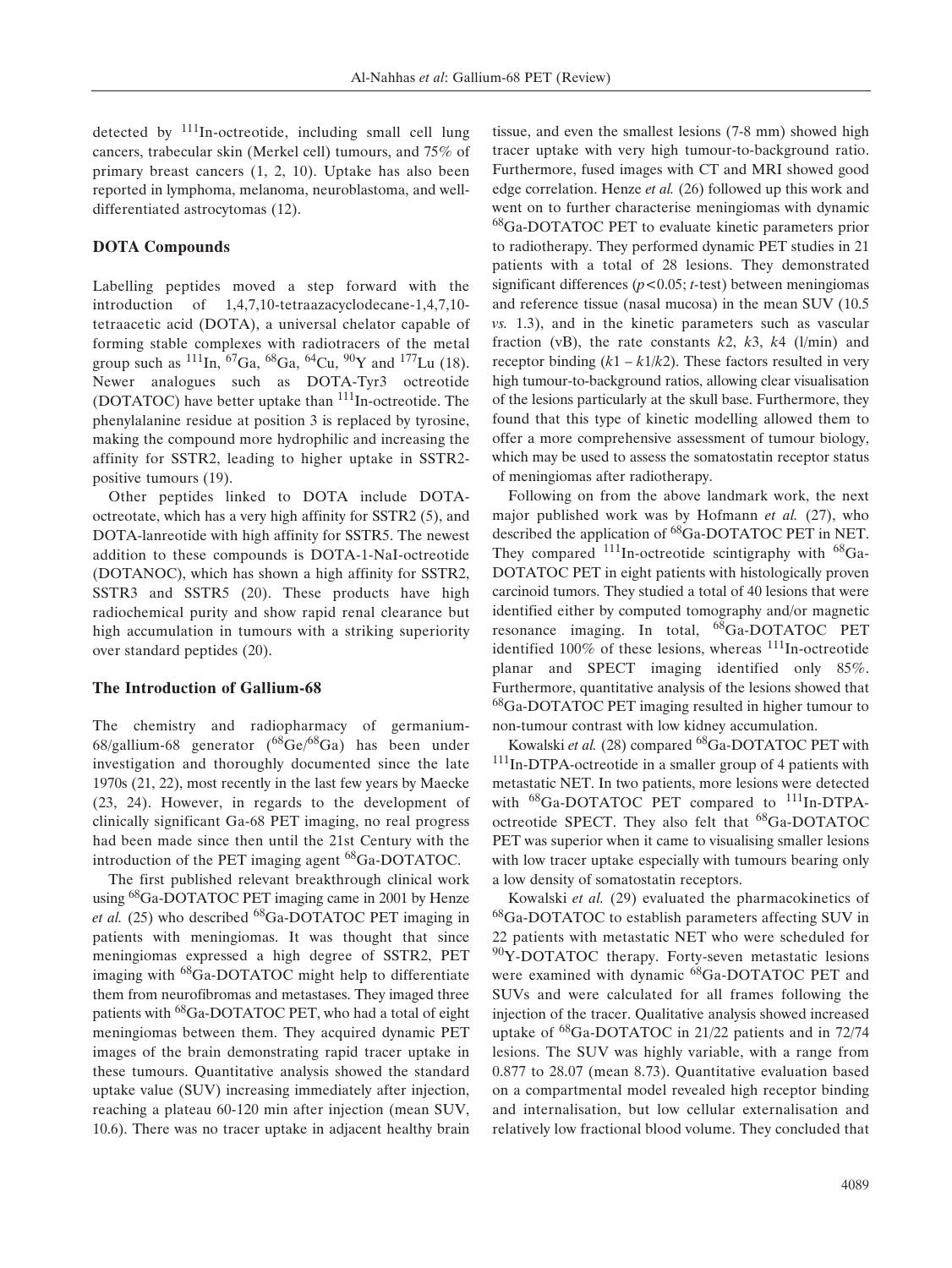their findings may help optimize planning for  $90Y$ -DOTATOC therapy as DOTATOC uptake in NET is mainly dependent on receptor binding and fractional blood volume, and by using pharmacokinetic data analysis, blood background activity can be separated from the receptor binding. The same group (30) compared the pharmacokinetics of <sup>68</sup>Ga-DOTATOC PET and [<sup>18</sup>F]-FDG PET in patients with metastatic NET who were scheduled for 90Y-DOTATOC therapy. They evaluated 15 patients with a total of 63 lesions, with dynamic acquisition of  $\binom{18}{1}$ -FDG PET and <sup>68</sup>Ga-DOTATOC PET scans performed on two different days in the same week. Qualitative and quantitative data analyses were performed using a twotissue compartment model, with multivariate analysis of the kinetic data. Qualitative analysis showed uptake of <sup>68</sup>Ga-DOTATOC in all patients, in  $57/63$  lesions.  $[18F]$ -FDG uptake was observed in 43/63 lesions, and discordant findings were seen in 6/15 patients. The median global SUV was 7.9 for  ${}^{68}Ga$ -DOTATOC and 4.6 for  $[{}^{18}F]$ -FDG, where global SUV was defined as the SUV measured in the last frame (55-60 min *p.i.*) of the dynamic series, for each tracer. They proceeded to select patients for  $90Y-DOTATOC$ therapy based on the uptake of <sup>68</sup>Ga-DOTATOC.

The most recent study looking into the use of  $^{68}$ Ga-DOTATOC PET in NET was in 2007 by Gabriel *et al.* (31). They compared  $^{68}$ Ga-DOTATOC PET imaging with  $^{99m}$ Tc-HYNIC-octreotide scintigraphy and CT in 88 patients with known or suspected NETs. Patients were placed into one of three categories: those with an unknown primary tumour, but with clinical or biochemical suspicion of neuroendocrine malignancy  $(n=13$  patients); those for staging of known tumour (n=36 patients); and those being followed-up after therapy  $(n=35 \text{ patients})$ .  $^{68}Ga-DOTATOC$  PET had a sensitivity of 97%, a specificity of 92% and an overall accuracy of 96%, and showed significantly higher diagnostic efficacy compared with <sup>99m</sup>Tc-HYNIC-octreotide scintigraphy and CT (*p<*0.001). Furthermore, the combined use of PET and CT gave the highest overall accuracy.

The success of SSTR PET imaging spurred our group to assess the viability of  ${}^{68}Ga$ -DOTATATE PET imaging in malignant phaeochromocytomas, which have been shown to express somatostatin receptor status (32-35). We first demonstrated uptake of <sup>68</sup>Ga-DOTATATE in these lesions (36). Further work was performed in five patients who had previously undergone surgical resection of histologically proven malignant phaeochromocytomas, and re-presented with clinical and biochemical signs of recurrence (37). All patients underwent imaging with computed tomography (CT), <sup>123</sup>I-MIBG and <sup>68</sup>Ga-DOTATATE PET. Patients were administered 62-119 MBq (mean=99 MBq) of  $^{68}Ga-$ DOTATATE intravenously and images were acquired thirty minutes post injection. Two patients  $(2/5)$  had negative  $^{123}I$ -MIBG scintigraphy but had positive  $^{68}$ Ga-DOTATATE PET.

One patient  $(1/5)$  had weakly positive  $123$ I-MIBG scintigraphy, but a strongly positive 68Ga-DOTATATE PET. One patient (1/5) had positive  $^{123}$ I-MIBG scintigraphy and positive  $^{68}$ Ga-DOTATATE scans, but the latter detected an extra lesion. No lesions were detected in the final patient (1/5) with any of the imaging modalities including CT, but interestingly he had a weakly positive uptake of <sup>123</sup>I-MIBG and <sup>68</sup>Ga-DOTATATE in a concurrent glomus jugulare tumour at the skull base, which was confirmed by magnetic resonance imaging (MRI). The SUV (max) for the positive lesions ranged from 4.6 to 10.4, indicating good tumour-to-background ratio. These findings present an interesting role for  ${}^{68}$ Ga-DOTATATE PET in malignant phaeochromocytomas, especially those that show no or little avidity to MIBG. This opens up further treatment options with radiolabelled somatostatin analogues such as Y-90 DOTATATE (38-39) or Lu-177 octreotate (40), and is particularly relevant in cases of malignant phaeochromocytoma where recurrent or metastatic disease is usually not amenable to conventional treatment strategies.

A brief mention is also worthwhile regarding the investigation of SSTR status in patients with non-small cell lung cancer (NSCLC), which has been studied by Dimitrakopoulou-Strauss *et al.* (41). They assessed SSTR2 status with 68Ga-DOTATOC PET, as well as tumour metabolism with  $[18F]$  FDG PET, in nine patients with NSCLC. They discovered that tumour uptake of  $^{68}Ga-$ DOTATOC (mean SUV=2.018) was generally lower than that of  $[18F]$ -FDG (mean SUV=5.683), and that none of the eight metastatic lesions demonstrated with  $[18F]$ -FDG were seen with <sup>68</sup>Ga-DOTATOC. They postulated that this may have been due to the loss of gene expression in the metastases compared to the primary lesion. These findings are interesting as they add to our understanding of tumour SSTR status and biology.

## **Research Applications of 68Ga PET**

Despite the availability of  $^{68}Ga$  as a positron emitter for more than thirty years, its wide application in PET imaging is relatively new. However, as we discussed earlier,  $^{68}$ Ga was introduced at an earlier stage in the clinical setting compared to its potential use in the research field in which it has only been recently introduced, alone or as part of new molecules, in animal models of human diseases.

At an earlier stage, several ligands systems such as desferrioxamine B (DFO) (42-46), diethylenetriaminepentaacetic acid (DTPA) (47-48) and *N,N*'di(2-hydroxybenzyl) ethylene diamine,*N,N*'-diacetic acid derivative (HBED) (49) were tried but found to be quite unstable. Further preclinical studies employed 68Ga in DOTA-coupled peptides (such as analogues of somatostatin, bombesin and melanocyte-stimulating hormones) and, as Gallium chloride, for the imaging of infections and inflammation.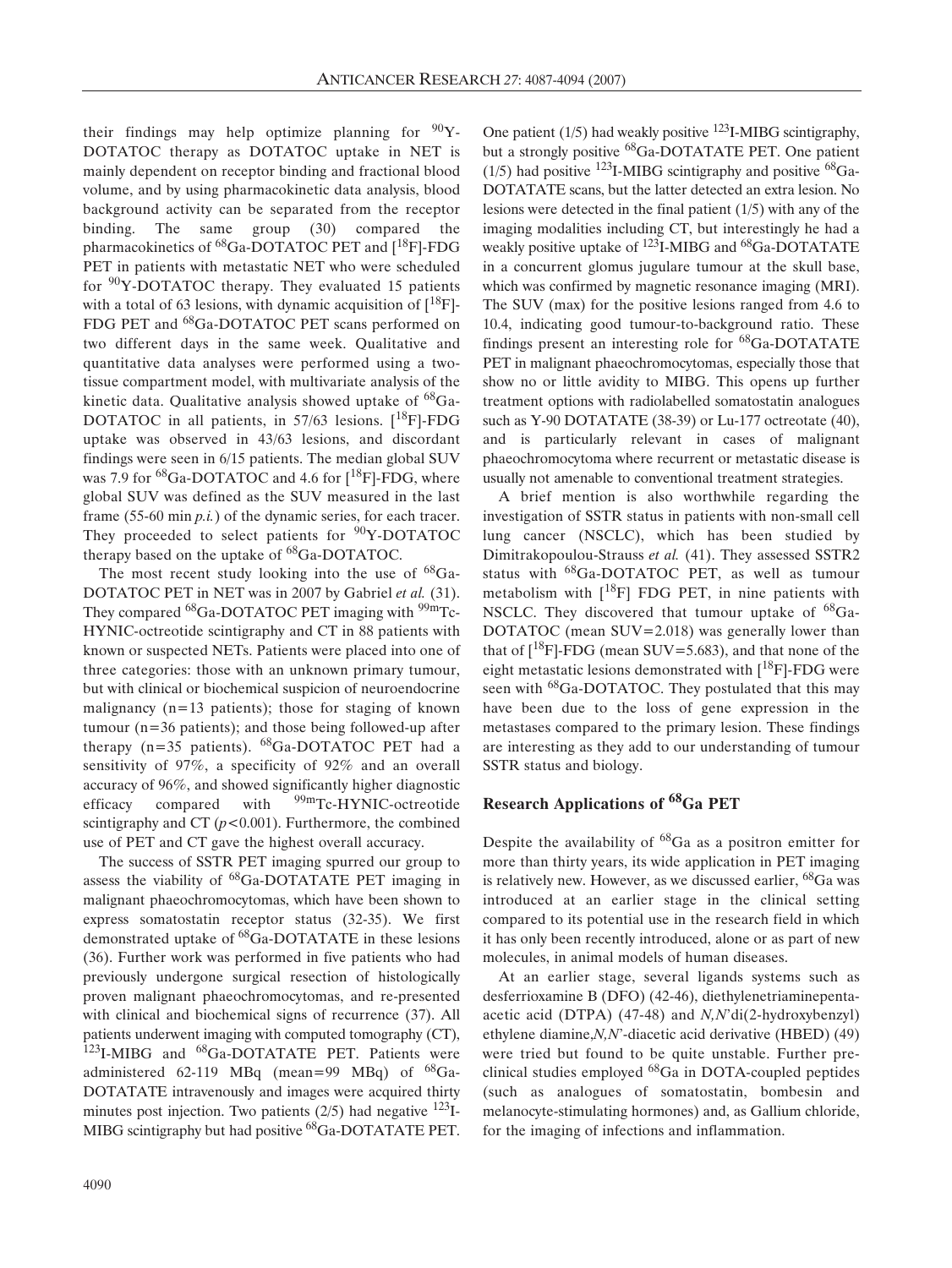Smith-Jones and co-workers showed that 68Ga DFOoctreotide was a tracer that could be used *in vivo* to diagnose SSTR-positive tumours (50) with good results. They evaluated a total of three rats bearing SSTR-positive endocrine pancreatic tumours with a small animal PET scanner and showed that one hour after injection there was a selective binding of the tracer to the tumour site, with a tumour/background ratio (TBR) of 5. These results showed that the tumour was visible with PET within 30 seconds post injection and a slight increase in localized activity was noted for up to 1000 seconds. The activity in the kidney peaked at 200-300 seconds post injection and was accompanied by a shift of activity to the bladder.

Subsequently, SSTR were evaluated *in vivo* with several gallium-DOTA labelled somatostatin analogues, among which <sup>68</sup>Ga-DOTATOC and <sup>68</sup>Ga-DOTANOC are the most promising due to their high affinity to SSTR 2, 3 and 5.

Biological evaluation in living rats of <sup>68</sup>Ga DOTA-labeled oligonucleotides for labelling antisense oligonucleotides targeting activated human *K-ras* oncogene was recently published by Roivainen and colleagues (51). The biodistribution and biokinetics were evaluated *in vivo* in tumour-bearing athymic rats. They showed that oligonucleotides could be stably labelled with <sup>68</sup>Ga-DOTA chelate producing high-quality PET images and allowing quantification of the biokinetics in major organs and tumours.

A study to evaluate the superiority of third-generation somatostatin-based, gallium-labelled peptides compared to indium radiopharmaceuticals was published recently (52). Antunes and co-workers determined SSTR affinity by *in vitro* receptor autoradiography, the internalisation rate with transfected cell lines, and pharmacokinetics was studied in a rat xenograft AR4-2J tumour model. They demonstrated that gallium-DOTA-octapeptides have distinctly better preclinical pharmacological performances than the indiumlabelled peptides, especially on SST2-expressing cells.

Another application of the 68Ga labelling technique concerns the field of melanocortin peptides (53). The melanocortins are involved in many physiological functions, among which pigmentation, steroidogenesis, temperature control, cardiovascular regulation and neuromuscular regeneration are the most important. Melanocortin receptors are expressed in several types of cells such as cutaneous melanocytes, keratinocytes, fibroblasts, endothelial cells, antigen-presenting cells and leukocytes. Since melanomas overexpress melanocortin receptor, radiolabelled -MSH analogs were developed for tumour imaging and staging (54). An MSH analogue, [Nle4,Asp5,D-Phe7]-MSH (4–11) (NAPamide), was conjugated to DOTA and labelled with 68Ga to characterise both *in vitro* and *in vivo* the mouse B16F1 melanoma model. PET studies using <sup>68</sup>Ga-DOTA-NAPamide revealed high contrast images even at one hour after tracer administration (53). However, receptor density in human melanomas is much lower than that in the murine tumour model and therefore the preliminary experience on 5 patients gave negative results.

Another molecule of interest that was labelled with <sup>68</sup>Ga is bombesin. Bombesin receptors are overexpressed on major human tumours, in particular prostate and breast cancer (55- 56). Therefore, radioligands based on bombesin were developed and studied in a pre-clinical setting and, subsequently, in patients (57-60). One example is a pancreatic carcinoma model (AR42J) that was evaluated with  $^{68}Ga-$ DOTAPEG2-[D-Tyr6, Ala11,Thi13,Nle14] bombesin and shown to have good uptake by the tumour with a significant tumour-to-background ratio, ranging from 5.5 to 11, proving its potential role in the clinical practice (61).

Other gallium-related studies include the successful labelling with metronidazole to assess its potential use in the evaluation of tumour hypoxia, which can modulate the response to cancer therapy (62). Another factor that can affect successful chemotherapy in cancer patients is the overexpression of multidrug resistance (MDR1) Pglycoprotein (Pgp). Sharma and colleagues (63) examined Cell tracer transport experiments and mouse biodistribution using <sup>68</sup>Ga micro-PET imaging. They concluded that this modality may enable noninvasive PET monitoring of the blood brain barrier, chemotherapeutic regimens, and MDR1 gene therapy protocols *in vivo*.

An interesting, pre-clinical application of <sup>68</sup>Ga that could eventually meet non-oncological but extremely interesting clinical interests concerns the evaluation of infection. 67Gacitrate has been used for decades for the imaging of infection as it binds to the circulating transferrin and enters inflammated cells through the transferrin receptors. 68Ga has the same chemical characteristics and in theory should be at least as accurate (if not better due to enhanced resolution) compared to  ${}^{67}Ga$  for the detection of infection. Màkinen and co-workers created a rat model of *Staphylococcus aureus*-induced osteomyelitis and evaluated their animals both with FDG and with <sup>68</sup>Ga small animal PET to define the accuracy of this new tracer (64). They found that  ${}^{68}Ga$ -PET is feasible for the imaging of bone infections, suggesting its potential role in the clinical practice. This is still far from being applied in clinical practice, but the prospect is both exciting and promising.

## **Conclusion**

The recent introduction of PET imaging with gallium-68 has major bearings in current and future clinical practice. Its labelling with DOTA compounds has cleared the way for somatostatin receptor imaging with a viable PET agent, with all its inherent imaging advantages compared to single photon imaging. The clinical application of this technique has been successful in a variety of tumours, particularly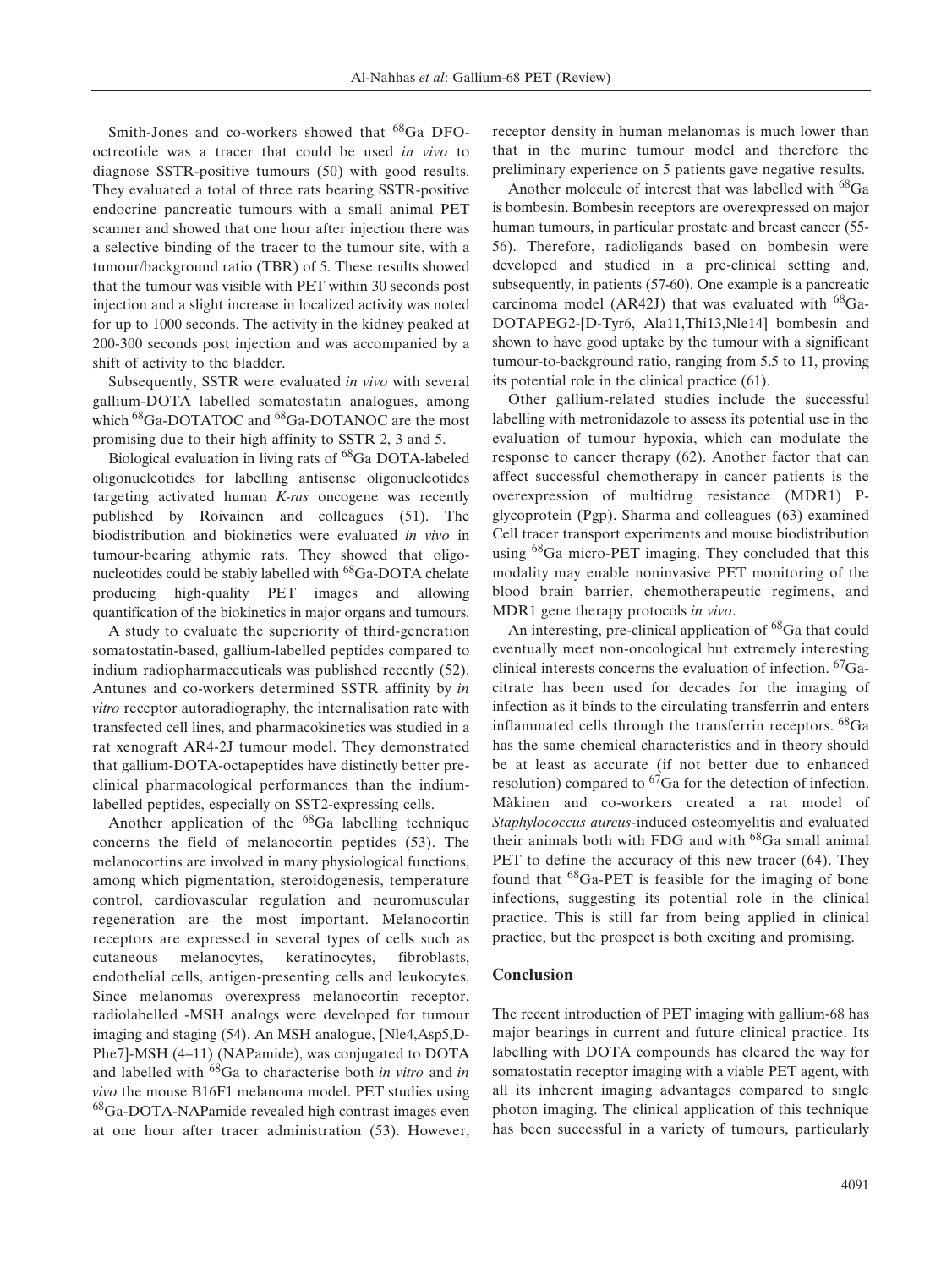NET and its labelling with other ligands and molecules will improve the management of other tumours and the assessment of infection. The pre-clinical research in the use of this tracer, in its various possible radiopharmaceutical preparations, started recently and will undoubtedly have a bigger impact on its clinical use.

## **References**

- 1 Kwekkeboom DJ and Krenning EP: *In*: Peptide Receptor Imaging. Cook JR, Maisey MN, Britton KE and Chengazi V (eds.). Clinical Nuclear Medicine 4th Edition. New York, Oxford University Press, 2006.
- 2 Reubi JC, Schaer JC, Markwalder R, Waser B, Horisberger U and Laissue J: Distribution of somatostatin receptors in normal and neoplastic human tissues: recent advances and potential relevance. Yale J Biol Med *70*: 471-479, 1997.
- 3 Reubi JC: Regulatory peptide receptors as molecular targets for cancer diagnosis and therapy. Q J Nucl Med *41*: 63-70, 1997.
- 4 Schonbrunn A: Somatostatin receptors: present knowledge and future directions. Ann Oncol *10(Suppl 2)*: S17-S21, 1999.
- 5 Reubi JC, Schar JC, Waser B, Wenger S, Heppeler A, Schmitt JS and Macke HR: Affinity profiles for human somatostatin receptor subtypes SST1-SST5 of somatostatin tracers selected for scintigraphic and radiotherepeutic use. Eur J Nucl Med *27*: 273-282, 2000.
- 6 Duncan JR, Stephenson MT, Wu HP and Anderson JC: Indium-111-diethylenetriaminepentaacetic acid-octreotide is delivered *in vivo* to pancreatic, tumour cell, renal and hepatocyte lysosomes. Cancer Res *57*: 659-671, 1997.
- 7 Andersson P, Forssell-Aronsson E, Johanson V, Wangberg B, Nilsson O, Fjalling M and Ahlman H: Internalisation of indium-111 into human neuroendocrine tumor cells after incubation with indium-111-DTPA-D-Phe1-octreotide. J Nucl Med *37*: 2002-2006, 1996.
- 8 Buscombe J: Radiolabelled somatostatins: towards the magic bullet? Nucl Med Commun *20*: 299-301, 1999.
- 9 Arnold R, Tautmann ME, Creutzfeldt W, Benning R, Benning M, Neuhaus C, Jùrgensen R, Stein K, Schàfer H, Bruns C and Dennler HJ: Somatostatin analogue octreotide and inhibition of tumour growth in metastatic endocrine gastroenteropancreatic tumours. Gut *38*: 430-438, 1996.
- 10 Krenning EP, Kwekkeboom DJ, Bakker WH, Breeman WA, Kooij PP, Oei HY, van Hagen M, Postema PT, de Jong M and Reubi JC: Somatostatin receptor scintigraphy with [111In-DTPA-D-Phe1]- and [123I-Tyr3]-octreotide: the Rotterdam experience with more than 1000 patients. Eur J Nucl Med *20*: 716-731, 1993.
- 11 Kwekkeboon DJ and Krenning EP: Radiolabelled somatostatin analog scintigraphy in oncology and immune disease: an overview. Eur Radiol *7*: 1103-1109, 1997.
- 12 Kwekkeboon DJ, Krenning EP and de Jong M: Peptide receptor imaging and therapy. J Nucl Med *41*: 1704-1713, 2000.
- 13 Lamberts SW, Hofland LJ, van Koetsveld PM, Reubi JC, Bruining HA, Bakker WH and Krenning EP: Parallel *in vivo* and *in vitro* detection of functional somatostatin receptors in human endocrine pancreatic tumors: consequences with regard to diagnosis, localization, and therapy. J Clin Endocrinol Metab *71*: 566-574, 1990.
- 14 Schillaci O, Rita M and Scopinaro F: 111In-pentetreotide scintigraphy in the detection of insulinomas: Importance of SPECT imaging. J Nucl Med *41*: 459-462, 2000.
- 15 Kwekkenboom DJ, Reubi JC, Lamberts SWJ, Bruining HA, Mulder AH, Oei HY and Krenning EP: *in vivo* somatostatin receptor imaging in medullary thyroid carcinoma. J Clin Endocrinol Metab *76*: 1413-1417, 1993.
- 16 Adams S, Baum RP, Hertel A, Schumm-Draeger PM, Usadel KH and Hor G: Comparison of metabolic and receptor imaging in recurrent medullary thyroid carcinoma with histopathological findings. Eur J Nucl Med *25*: 1277-1283, 1998.
- 17 Baudin E, Lumbroso J, Schlumberger M, Leclere J, Giammarile F, Gardet P, Roche A, Travagli JP and Parmentier C: Comparison of octreotide scintigraphy and conventional imaging in medullary thyroid carcinoma. J Nucl Med *37(6)*: 912-916, 1996.
- 18 de Jong M, Kwekkeboom DJ, Valkema R and Krenning EP: *In*: Endocrine: peptides. Cook JR, Maisey MN, Britton KE and Chengazi V (eds.). Clinical Nuclear Medicine 4th Edition. New York, Oxford University Press, 2006.
- 19 Kwekkeboom DJ, Kooij PP, Bakker WH, Macke HR and Krenning EP: Comparison of 111In-DOTA-Tyr3-octreotide and 111In-DTPA-octreotide in the same patients: biodistribution, kinetics, organ and tumour uptake: J Nucl Med *40*: 762-767, 1999.
- 20 Rufini V, Calcagni ML and Baum RP: Imaging of neuroendocrine tumours. Semin Nucl Med *36*: 228-247, 2006.
- 21 Green MS and Welch MJ: Gallium radiopharmaceutical chemistry. Int J Rad Appl Instrum B *16*: 435-448, 1989.
- 22 Hnatowich DJ: A review of radiopharmaceutical development with short-lived generator-produced radionuclides other than 99mTc. Int J Appl Radiat Isot *28*: 169-81, 1997.
- 23 Maecke HR and Andre JP: 68Ga-PET radiopharmacy: a generator-based alternative to 18F-radiopharmacy. Ernst Schering Res Found Workshop *62*: 215-242, 2007.
- 24 Maecke HR, Hofmann M and Haberkorn U: (68)Ga-labeled peptides in tumor imaging. J Nucl Med *46(Suppl 1)*: 172S-178S, 2005.
- 25 Henze M, Schumacher J, Hipp P, Kowalski J, Becker DW, Doll J, Macke HR, Hofmann M, Debus J and Haberkorn U: PET imaging of somatostatin receptors using [68GA]DOTA-D-Phe1-Tyr3-octreotide: first results in patients with meningiomas. J Nucl Med *42*: 1053-1056, 2001.
- 26 Henze M, Dimitrakopoulou-Strauss A, Milker-Zabel S, Schumacher J, Strauss LG, Doll J, Màcke HR, Eisenhut M, Debus J and Haberkorn U: Characterization of 68Ga-DOTA-D-Phe1-Tyr3-octreotide kinetics in patients with meningiomas. J Nucl Med *46*: 763-769, 2005.
- 27 Hofmann M, Maecke H, Borner A, Weckesser E, Schoffski P, Oei L, Schumacher J, Henze M, Heppeler A, Mayer J and Knapp H: Biokinetics and imaging with the somatostatin receptor PET radioligand 68Ga-DOTATOC: preliminary data. Eur J Nucl Med *28*: 1751-1757, 2001.
- 28 Kowalski J, Henze M, Schuhmacher J, Macke HR, Hofmann M and Haberkorn U: Evaluation of positron emission tomography imaging using [68Ga]-DOTA-DPhe1-Tyr3- Octreotide in comparison to [111In]-DTPAOC SPECT. First results in patients with neuroendocrine tumors. Mol Imaging Biol *5*: 42-48, 2003.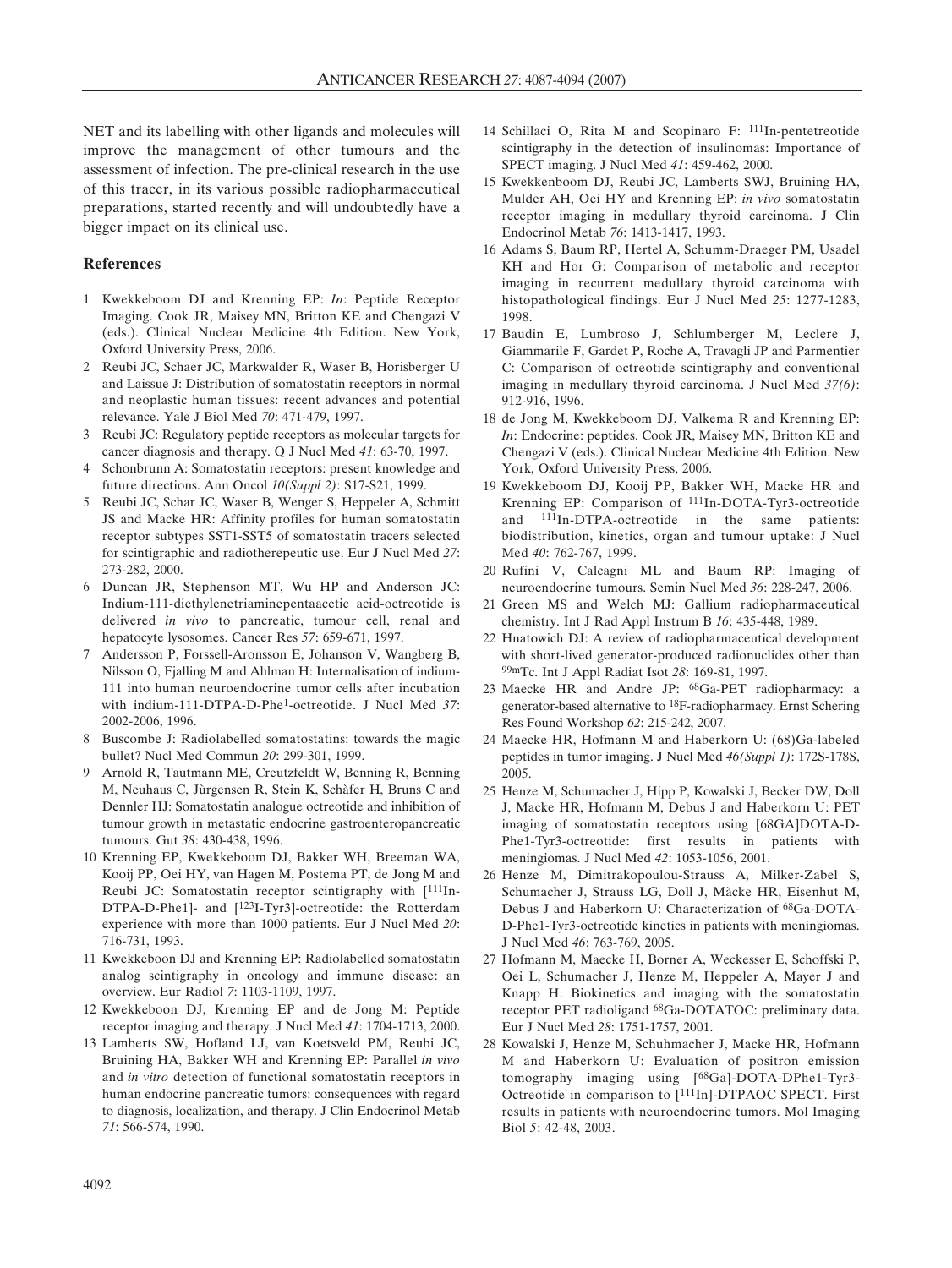- 29 Koukouraki S, Strauss LG, Georgoulias V, Schuhmacher J, Haberkorn U, Karkavitas N and Dimitrakopoulou-Strauss A: Evaluation of the pharmacokinetics of 68Ga-DOTATOC in patients with metastatic neuroendocrine tumours scheduled for 90Y-DOTATOC therapy. Eur J Nucl Med Mol Imaging *33*: 460- 466, 2006.
- 30 Koukouraki S, Strauss LG, Georgoulias V, Eisenhut M, Haberkorn U and Dimitrakopoulou-Strauss A: Comparison of the pharmacokinetics of (68)Ga-DOTATOC and [(18)F]FDG in patients with metastatic neuroendocrine tumours scheduled for (90)Y-DOTATOC therapy. Eur J Nucl Med Mol Imaging *33*: 1115-1122, 2006.
- 31 Gabriel M, Decristoforo C, Kendler D, Dobrozemsky G, Heute D, Uprimny C, Kovacs P, von Guggenberg E, Bale R and Virgolini IJ: 68Ga-DOTA-Tyr3-octreotide PET in neuroendocrine tumors: comparison with somatostatin receptor scintigraphy and CT. J Nucl Med *48*: 508-518, 2007.
- 32 Jalil ND, Pattou FN, Combemale F, Chapuis Y, Henry JF, Peix JL and Proye CA: Effectiveness and limits of preoperative imaging studies for the localisation of pheochromocytomas and paragangliomas: a review of 282 cases. Eur J Surg *164*: 23-28, 1998.
- 33 Whalen RK, Althausen AF and Daniels GH: Extra-adrenal pheochromocytoma. J Urol *147*: 1-10, 1992.
- 34 van der Harst E, de Herder WW, Bruining HA, Bonjer HJ, de Krijger RR, Lamberts SWJ, van de Meiracker AH, Boosma F, Stijnen T, Krenning EP, Bosman FT and Kwekkeboom DJ: 123[I]Metaiodobenzylguanidine and <sup>111</sup>[In]octreotide uptake in benign and malignant pheochromocytomas. J Clin Endocrinol Metab *86*: 685-693, 2001.
- 35 Maurea S, Lastoria S, Caraco C, Klain M, Varrella P, Acampa W, Muto P and Salvatore M: The role of radiolabeled somatostatin analogs in adrenal imaging. Nucl Med Biol *23*: 677-680, 1996.
- 36 Win Z, Rahman L, Murrell J, Todd J and Al-Nahhas A: The possible role of 68Ga-DOTATATE PET in malignant abdominal paraganglioma. Eur J Nucl Med Mol Imaging *33*: 506, 2006.
- 37 Win Z, Al-Nahhas A, Towey D, Todd JF, Rubello D, Lewington V and Gishen P: 68Ga-DOTATATE PET in neuroectodermal tumours: First Experience. Nucl Med Commun *28*: 359-363, 2007.
- 38 Virgolini I, Traub T, Novotny C, Leimer M, Fuger B and Li SR: Experience with indium-111 and yttrium-90-labeled somatostatin analogs. Curr Pharm Des *8*: 1781-1807, 2002.
- 39 Weiner RE and Thakur ML: Radiolabeled peptides in oncology: role in diagnosis and treatment. Bio Drugs *19*: 145- 163, 2005.
- 40 Bakker WH, Breeman WA, Kwekkeboom DJ, De Jong LC and Krenning EP: Practical aspects of peptide receptor radionuclide therapy with [(177)Lu][DOTA0, Tyr3] octreotate. Q J Nucl Med Mol Imaging *50*: 265-271, 2006.
- 41 Dimitrakopoulou-Strauss A, Georgoulias V, Eisenhut M, Herth F, Koukouraki S and Macke HR: Quantitative assessment of SSTR2 expression in patients with non-small cell lung cancer using(68)Ga-DOTATOC PET and comparison with (18)F-FDG PET. Eur J Nucl Med Mol Imaging *33*: 823-830, 2006.
- 42 Yokoyama A, Ohmomo Y, Horiuchi K, Saji H, Tanaka H, Yamamoto K, Ishii Y and Torizuka K: Deferoxamine, a promising bifunctional chelating agent for labeling proteins with gallium: Ga-67 DF-HAS: concise communication. J Nucl Med *24*: 909-914, 1982.
- 43 Janoki AK, Harwig JF, Chanachai W and Wolf W: [67Ga] desferrioxamine-HAS: synthesis of chelon protein conjugates using carboiimide as a coupling agent. Int J Appl Radiat Isot *34*: 871-787, 1983.
- 44 Koizumi M, Endo K, Kunimatsu M, Sakahara H, Nakashima T, Kawamura Y, Watanabe Y, Ohmomo Y, Arano Y and Yokoyama A: Preparation of <sup>67</sup>Ga-labeled antibodies using deferoxamine as a bifunctional chelate. An improved method. J lmmunol Methods *104*: 93-102, 1987.
- 45 Koizumi M, Endo K, Kunimatsu M, Sakahara H, Nakashima T, Kawamura Y, Watanabe Y, Saga T, Konishi J and Yamamuro T: 67Ga-labeled antibodies for immunoscintigraphy and evaluation of tumor targeting of drug-antibody conjugates in mice. Cancer Res *48*: 1189-1194, 1988.
- 46 Pochon S, Buchegger F, Pelegrin A, Mach JP, Offord RE, Ryser JE and Rose K: A novel derivative of the chelon desferrioxamine for site-specific conjugation to antibodies. Int J Cancer *43*: 1188- 1194, 1989.
- 47 Wagner SJ and Welch MJ: Gallium-68 labeling of albumin and albumin micro spheres. J NucI Med *20*: 428-433, 1979.
- 48 Hnatowich DJ and Schlegel P: Albumin microsphere labeled withGa-67 by chelation: concise communication. J Nucl Med *22*: 623-626, 1981.
- 49 Schuhmach J, Meratys R and Hauser H: Labeling monoclonal antibodies with a 67Ga-henolicaminocarboxylic acid chelate. Eur J Nucl Med *12*: 397-404, 1986.
- 50 Smith-Jones PM, Stolz B, Bruns C, Albert R, Reist HW, Fridrich R and Macke HR: Gallium-67/gallium-68-[DFO] octreotide – a potential radiopharmaceutical for PET imaging of somatostatin receptor-positive tumors: synthesis and radiolabeling *in vitro* and preliminary *in vivo* studies. J Nucl Med *35*: 317-325, 1994.
- 51 Roivainen A, Tolvanen T, Salomäki S, Lendvai G, Velikyan I, Numminen P, Vàlilà M, Sipilà H, Bergstròm M, Hàrkònen P, Lònnberg H and Làngstròm B: 68Ga-labeled oligonucleotides for *in vivo* imaging with PET. J Nucl Med *45*: 347-355, 2004.
- 52 Antunes P, Ginj M, Zhang H, Waser B, Baum RP, Reubi JC and Maecke H: Are radiogallium-labelled DOTA-conjugated somatostatin analogues superior to those labelled with other radiometals? Eur J Nucl Med Mol Imaging *34*: 982-993, 2007.
- 53 Froidevaux S, Calame-Christe M, Schuhmacher J, Tanner H, Saffrich R, Henze M and Eberle AN: A gallium-labeled DOTA-alpha-melanocyte-stimulating hormone analog for PET imaging of melanoma metastases. J Nucl Med *45*: 116-123, 2004.
- 54 Eberle AN: Proopiomelanocortin and the melanocortin peptides. *In*: The Melanocortin Receptors. Cone RD (ed.). Totowa, NJ: Humana Press Inc, pp. 3-67, 2000.
- 55 Gugger M and Reubi JC: Gastrin-releasing peptide receptors in non-neoplastic and neoplastic human breast. Am J Pathol *155*: 2067-2076, 1999.
- 56 Markwalder R and Reubi JC: Gastrin-releasing peptide receptors in the human prostate: relation to neoplastic transformation. Cancer Res *59*: 1152-1159, 1999.
- 57 Van de Wiele C, Dumont F, Vanden Broecke R, Oosterlinck W, Cocquyt V, Serreyn R, Peers S, Thornback J, Slegers G and Dierckx RA: Technetium-99m RP527, a GRP analogue for visualisation of GRP receptor-expressing malignancies: a feasibility study. Eur J Nucl Med *27*: 1694-1699, 2000.